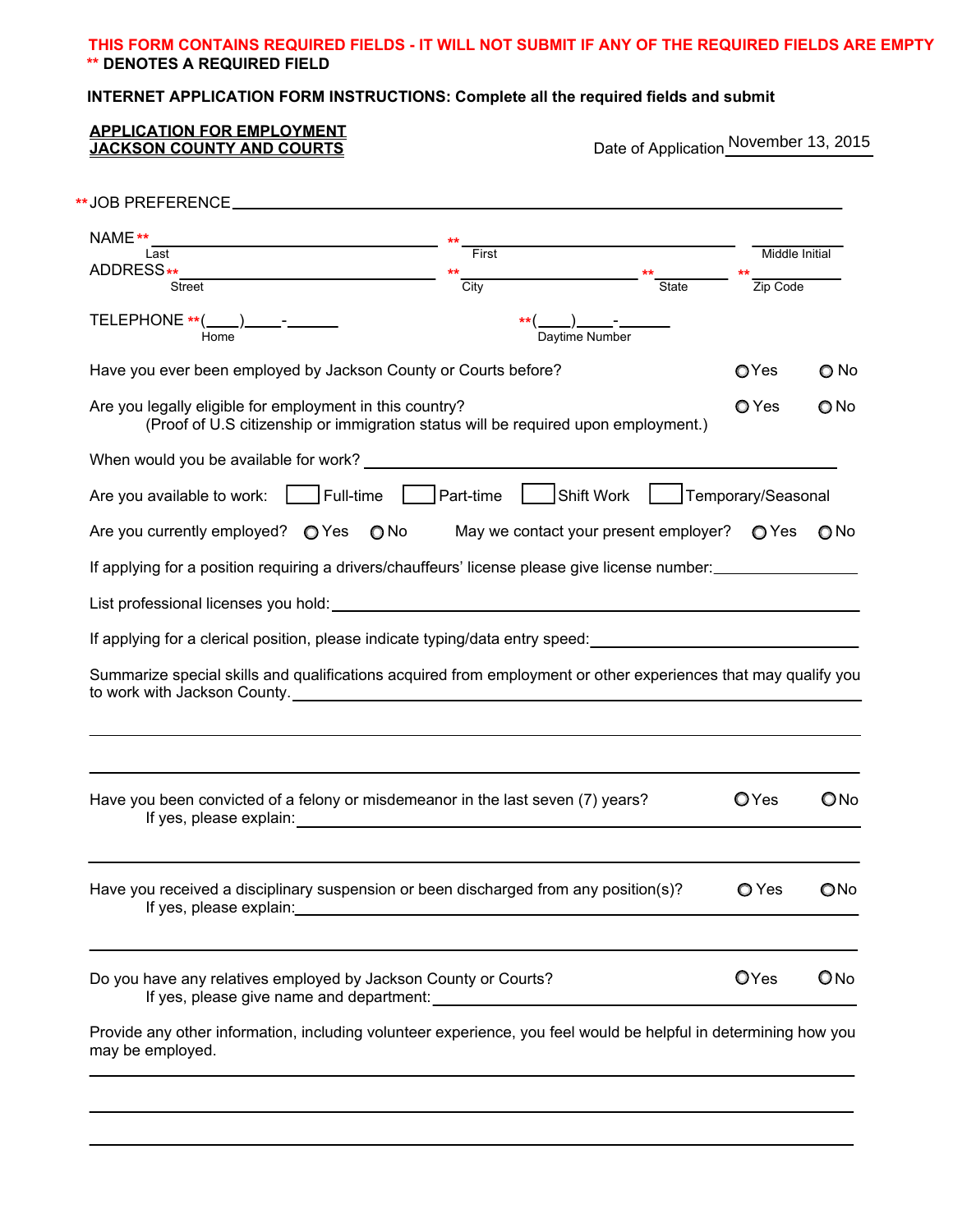#### **NOTE: You are welcome to submit a resume. However, you are requested to complete the Education and Employment History sections of this application whether or not a resume is attached.**

### **EMPLOYMENT HISTORY:**

| Employer**                                                      | Address**                         |  |
|-----------------------------------------------------------------|-----------------------------------|--|
| Job Title **                                                    | Immediate Supervisor and Title ** |  |
| Summarize nature of work performed and job responsibilities: ** |                                   |  |
| Dates of Employment**                                           | Hourly Rate/Salary**              |  |
| Reason for Leaving**                                            |                                   |  |
| Employer                                                        | Address                           |  |
| Job Title                                                       | Immediate Supervisor and Title    |  |
| Summarize nature of work performed and job responsibilities:    |                                   |  |
| Dates of Employment                                             | Hourly Rate/Salary                |  |
| Reason for Leaving                                              |                                   |  |
| Employer                                                        | Address                           |  |
| Job Title                                                       | Immediate Supervisor and Title    |  |
| Summarize nature of work performed and job responsibilities:    |                                   |  |
| Dates of Employment                                             | Hourly Rate/Salary                |  |
| Reason for Leaving                                              |                                   |  |
| Employer                                                        | Address                           |  |
| Job Title                                                       | Immediate Supervisor and Title    |  |
| Summarize nature of work performed and job responsibilities:    |                                   |  |
| Dates of Employment                                             | Hourly Rate/Salary                |  |
| Reason for Leaving                                              |                                   |  |